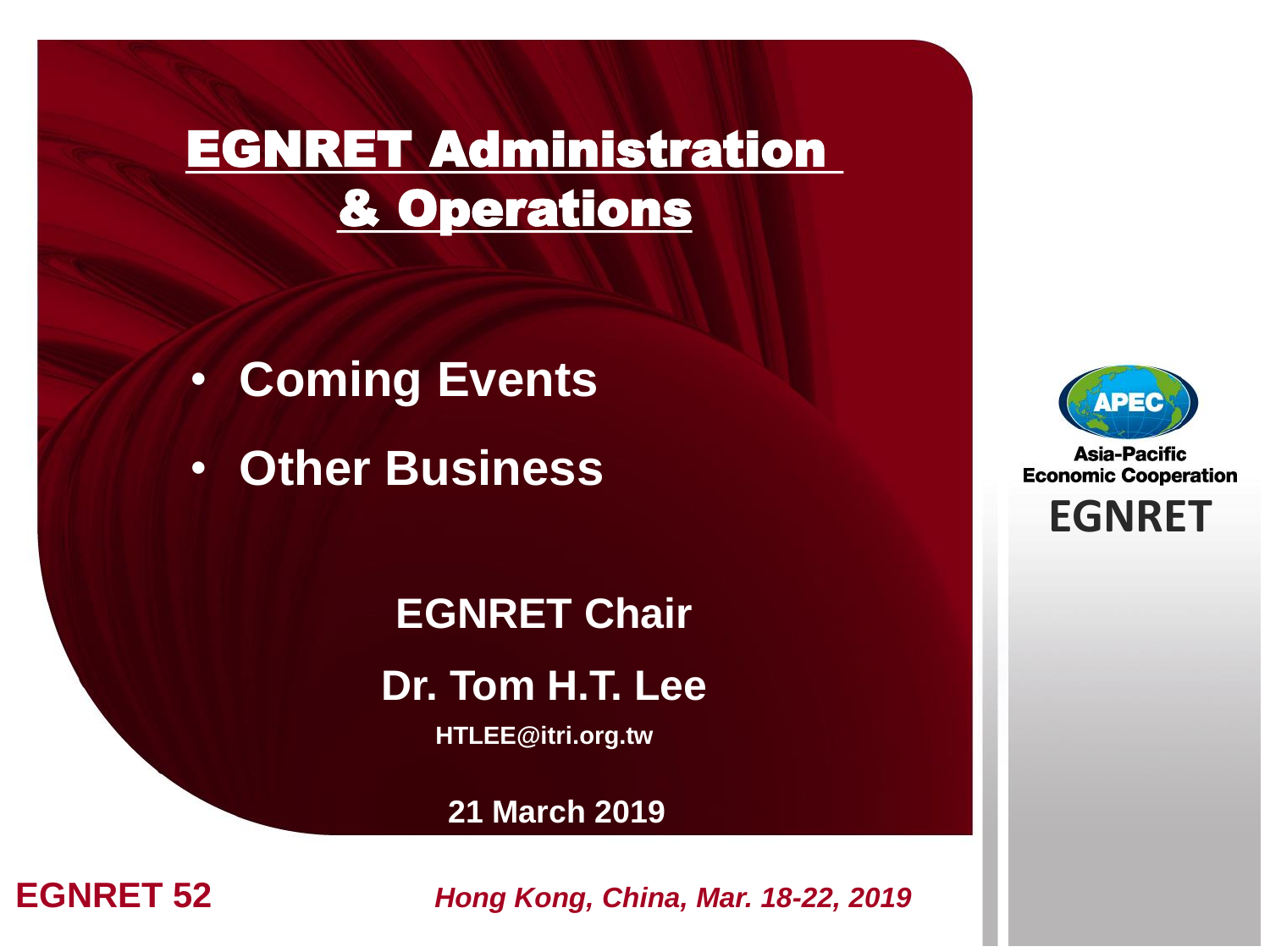## Coming Events



### **EGNRET 53**

### **October 22-24, 2019 COEX, Seoul, Republic of Korea**

| <b>October 22</b>               | <b>October 23</b>                               | <b>October 24</b>    |
|---------------------------------|-------------------------------------------------|----------------------|
| <b>Tuesday</b>                  | Wednesday                                       | <b>Thursday</b>      |
|                                 | <b>KIREC Seoul 2019</b>                         | KIREC Seoul 2!019    |
| <b>EGNRET 53</b><br>(whole day) | <b>EGNRET 53</b><br>(Half day in the afternoon) | <b>APEC Workshop</b> |



### http://www.ren21.net/irecs/



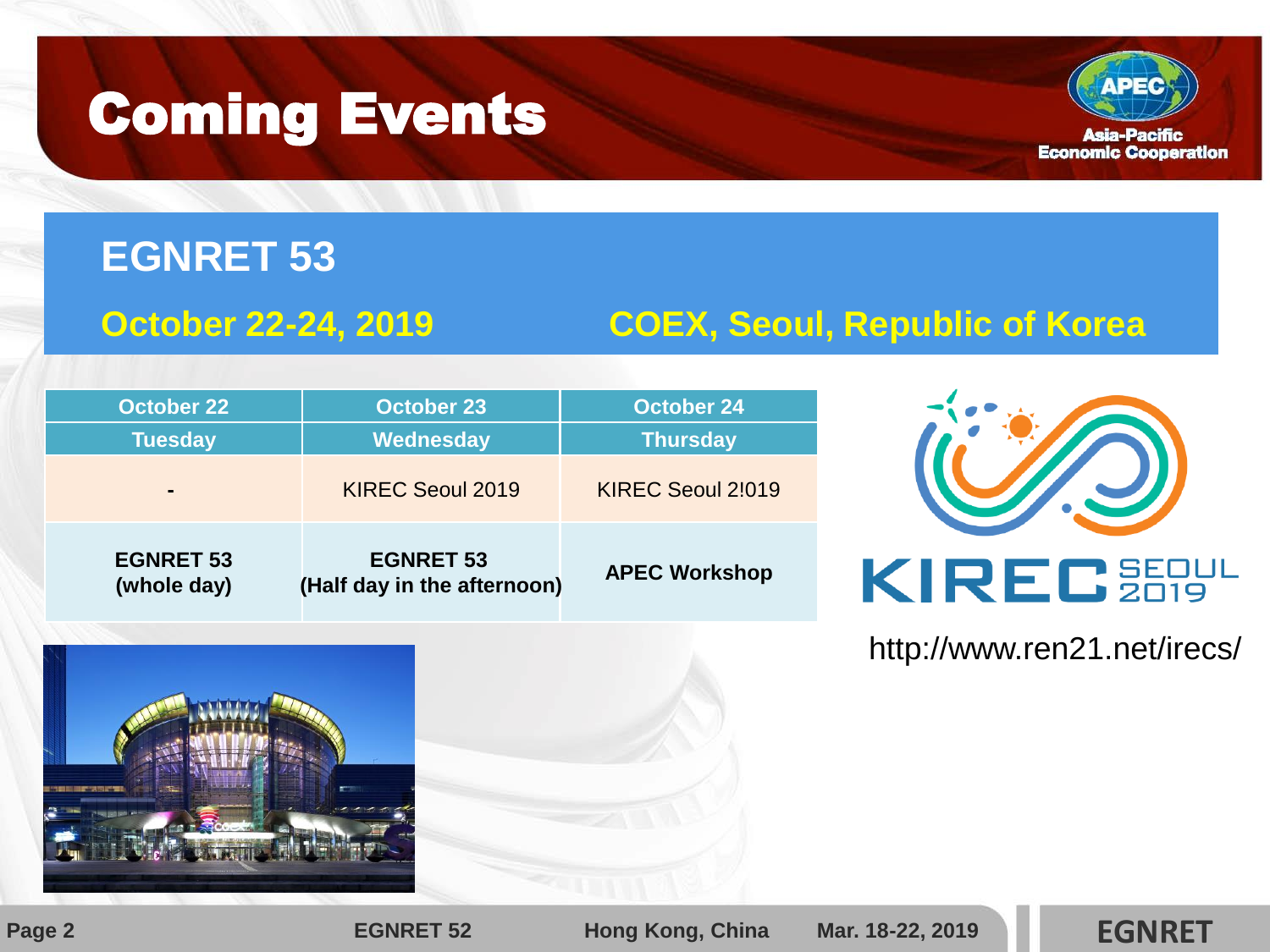## Coming Event



### **EWG 57**

### **May 21-25, 2019 Manlia, Philippines**

| <b>Date</b>                                     | <b>Time</b>       | <b>Event</b>                                                        |  |  |
|-------------------------------------------------|-------------------|---------------------------------------------------------------------|--|--|
| 7th NEC SSN (20-21 May 2019)                    |                   |                                                                     |  |  |
| Day 1                                           | 08:30 -17:00      | 7 <sup>th</sup> ASEAN Nuclear Energy Cooperation Sub-sector Network |  |  |
| Monday, 20 May                                  |                   | <b>Meeting</b>                                                      |  |  |
| Day 2                                           | $08:30 - 17:00$   | <b>ASEAN Nuclear Energy Development Workshop</b>                    |  |  |
| Tuesday, 21 May                                 |                   | (Parallel: Day 1, EWG57 Asso. Mtgs                                  |  |  |
| EWG 57 and Associated Meetings (21-25 May 2016) |                   |                                                                     |  |  |
| Day 1<br>Tuesday, 21 May                        | $08:30 - 09:30$   | <b>Expert Group Chairs' meeting</b>                                 |  |  |
|                                                 | $ 09:30 - 12:00 $ | <b>APERC Workshop</b>                                               |  |  |
|                                                 | $13:00 - 15:00$   | Energy Resilience Taskforce meeting                                 |  |  |
|                                                 | $15:00 - 17:00$   | Low Carbon Model Town Task Force Meeting                            |  |  |
| Day 2                                           | 08:30-12:00       | <b>APSEC Workshop</b>                                               |  |  |
| Wednesday, 22 May 13:00 - 17:00                 |                   | Workshop to be hosted by PH-DOE (TBA)                               |  |  |
| Day 3                                           | $09:00 - 12:30$   | APEC EWG57 meeting                                                  |  |  |
| Thursday, 23 May                                | $13:30 - 17:00$   | APEC EWG57 meeting                                                  |  |  |
| Day 4<br>Friday, 24 May                         | $09:00 - 12:30$   | APEC EWG57 meeting                                                  |  |  |
|                                                 | $13:30 - 17:00$   | <b>APEC EWG57 meeting</b>                                           |  |  |
|                                                 | $18:30 - 21:00$   | <b>Farewell Dinner</b>                                              |  |  |
| Day 5<br>$ 09:00 - 11:30$                       |                   | Technical Visit (TENTATIVE)                                         |  |  |
| Sat, 25 May                                     |                   |                                                                     |  |  |

**Page 3 EGNRET 52 Hong Kong, China** Mar. 18-22, 2019 **EGNRET**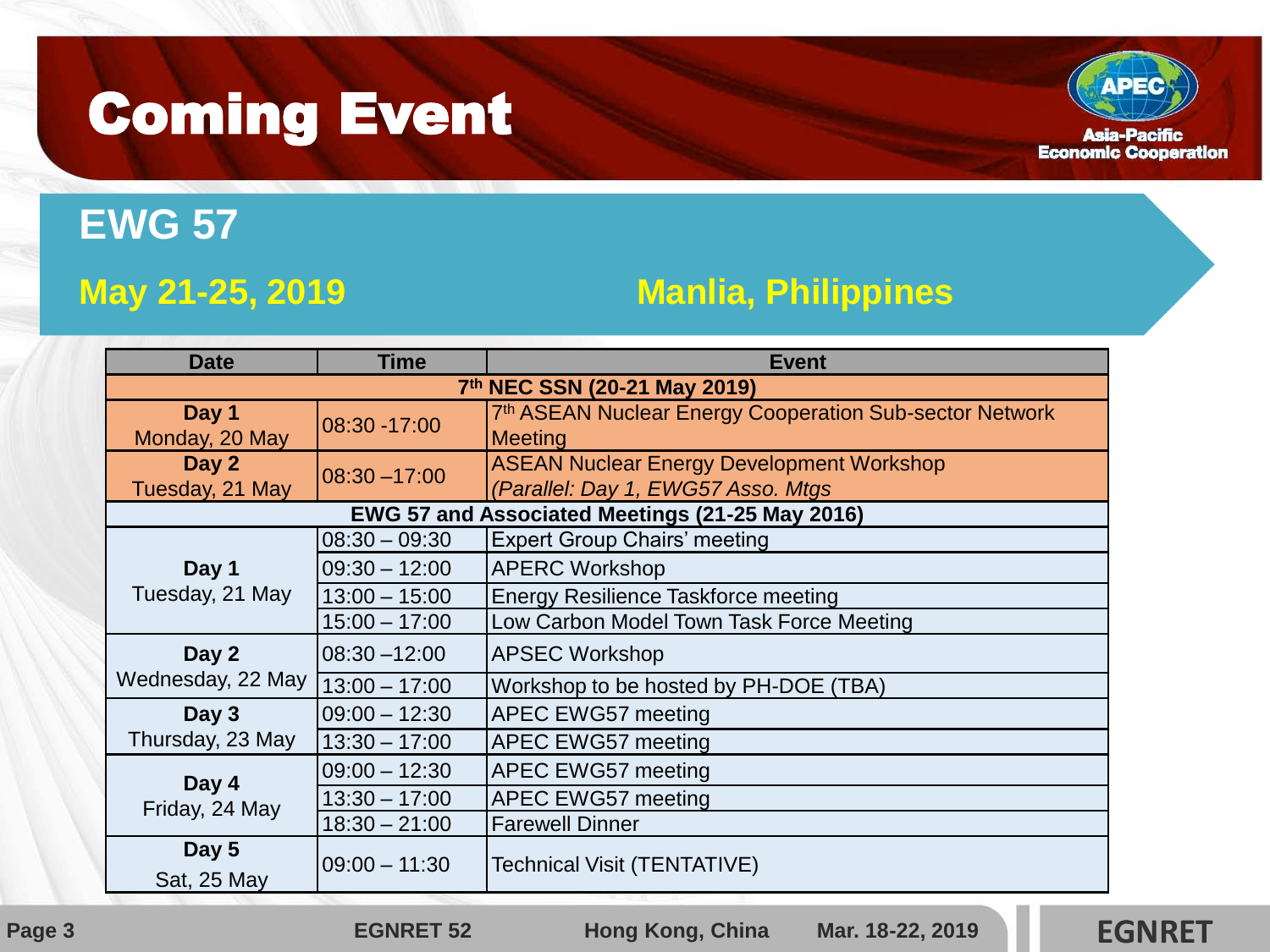## **Other Business**



### EGNRET website http://www.egnret.ewg.apec.org/



Asia-Pacific **Economic Cooperation** 

| <b>MENU</b>                |  |
|----------------------------|--|
| Home                       |  |
| <b>News</b>                |  |
| Projects                   |  |
| <b>Meetings</b>            |  |
| Workshops                  |  |
| <b>About Us</b>            |  |
| <b>Biofuels Task Force</b> |  |
|                            |  |

**APEC Energy Working Group Expert Group on New and Renewable Energy Technologies** 

## WELCOME

**APEC EXPERT GROUP ON** NEW AND RENEWABLE ENERGY TECHNOLOGIES (EGNRET)



**Page 4 EGNRET 52 Hong Kong, China Mar. 18-22, 2019 EGNRET**